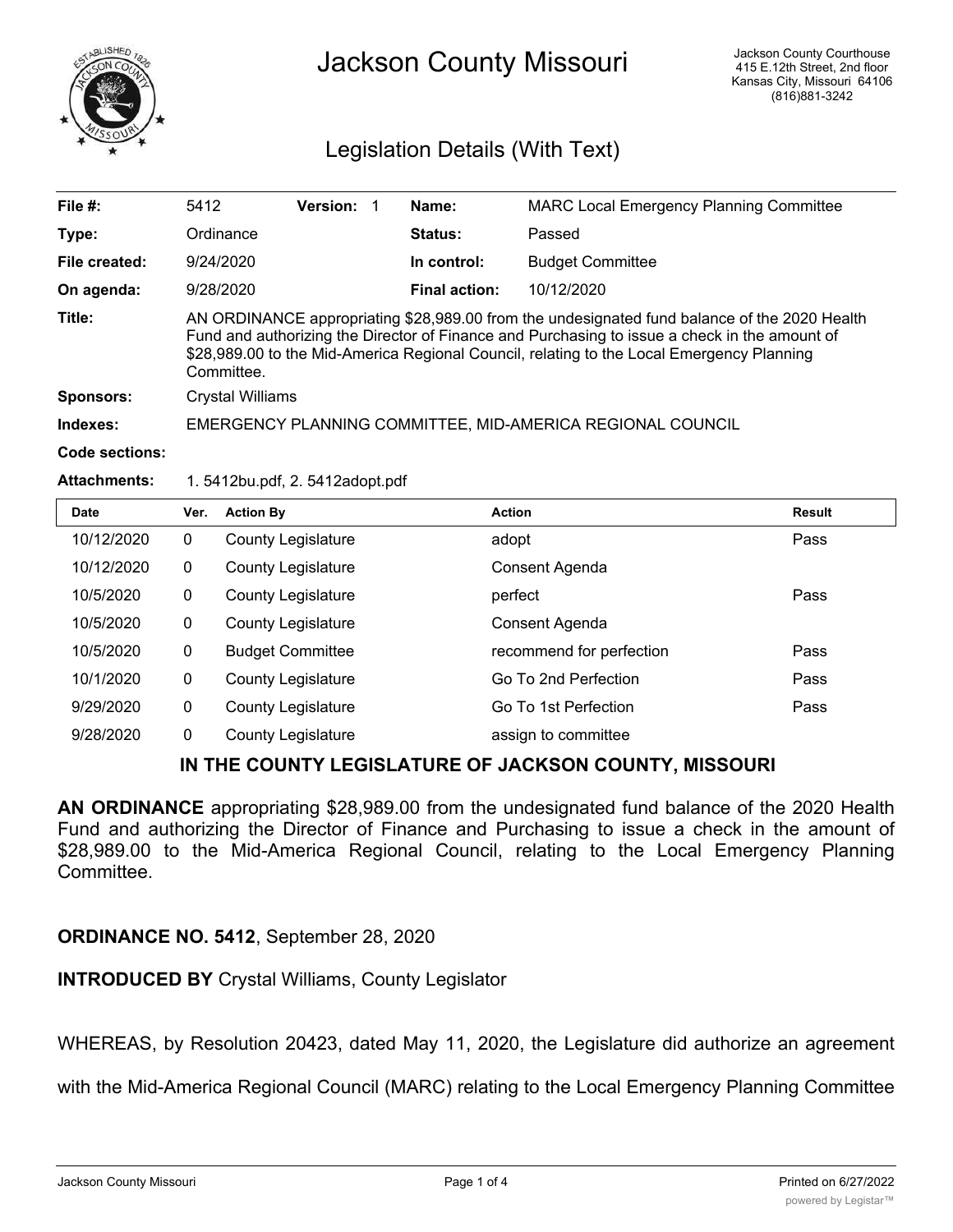(LEPC) and the Missouri Emergency Planning Committee grant; and,

WHEREAS, the grant funds support hazardous materials planning, training and other related activities for Jackson, Cass, Clay, Platte, and Ray Counties in Missouri; and,

WHEREAS, an appropriation is necessary to make these grant funds, which have been received, available to MARC on behalf of the LEPC; now therefore,

BE IT ORDAINED by the County Legislature of Jackson County, Missouri, that the following appropriation from the undesignated fund balance of the 2020 Health Fund be and hereby is made:

| <b>DEPARTMENT/DIVISION</b> | <b>CHARACTER/DESCRIPTION</b>     | <b>FROM</b> | TO       |
|----------------------------|----------------------------------|-------------|----------|
| <b>Health Fund</b>         |                                  |             |          |
| 002-9999                   | 45105-                           |             |          |
|                            | <b>MO Emerg Response MERC</b>    | \$28,989    |          |
| 002-2810                   | <b>Undesignated Fund Balance</b> |             | \$28,989 |
| 002-2810                   | <b>Undesignated Fund Balance</b> | \$28,989    |          |
|                            |                                  |             |          |
| <b>Emergency Mgmt.</b>     |                                  |             |          |
| 002-4206                   | 56798-Grant Match                |             | \$28,989 |
|                            |                                  |             |          |

and,

BE IT FURTHER ORDAINED that the Director of the Department of Finance and Purchasing be and hereby is authorized to issue a check in the amount of \$28,989.00 to MARC for the use of the LEPC.

#### ..Enacted and Approved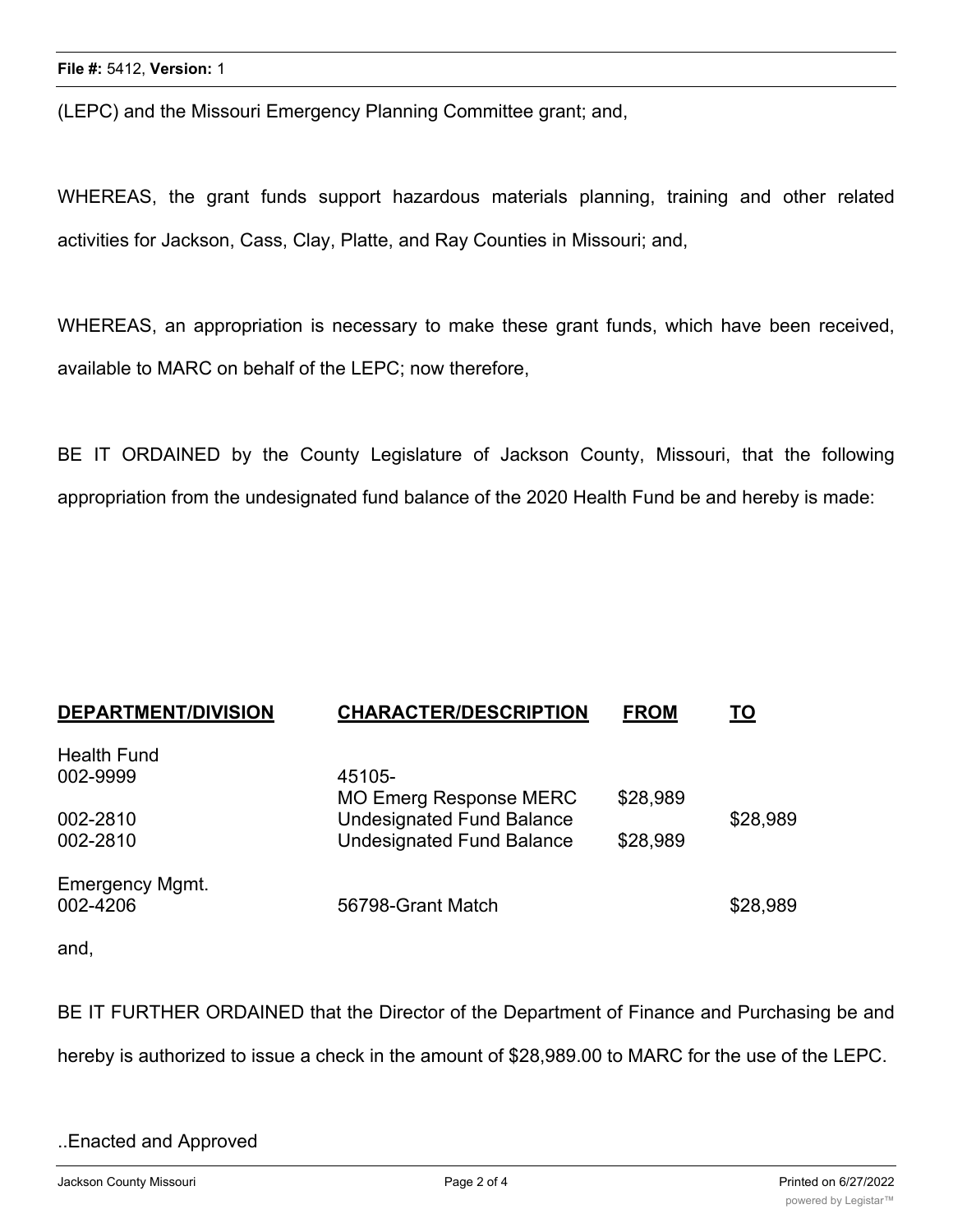Effective Date: This ordinance shall be effective immediately upon its signature by the County Executive.

APPROVED AS TO FORM:

**Chief Deputy County Counselor** County Counselor

I hereby certify that the attached ordinance, Ordinance No. 5412 introduced on September 28, 2020, was duly passed on October 12, 2020 by the Jackson County Legislature. The votes thereon were as follows:

 $\overline{\phantom{a}}$  , and the contract of the contract of the contract of the contract of the contract of the contract of the contract of the contract of the contract of the contract of the contract of the contract of the contrac

| Yeas       | $\overline{7}$                                    | $\mathbf 0$                                                                     |       | <b>Nays</b> |
|------------|---------------------------------------------------|---------------------------------------------------------------------------------|-------|-------------|
| Abstaining | $\mathbf 0$                                       | $\overline{2}$                                                                  |       | Absent      |
|            |                                                   | This Ordinance is hereby transmitted to the County Executive for his signature. |       |             |
| Date       |                                                   | Spino, Clerk of Legislature                                                     | Mary  | Jo          |
|            | I hereby approve the attached Ordinance No. 5412. |                                                                                 |       |             |
| Date       |                                                   | Jr., County Executive                                                           | Frank | White,      |